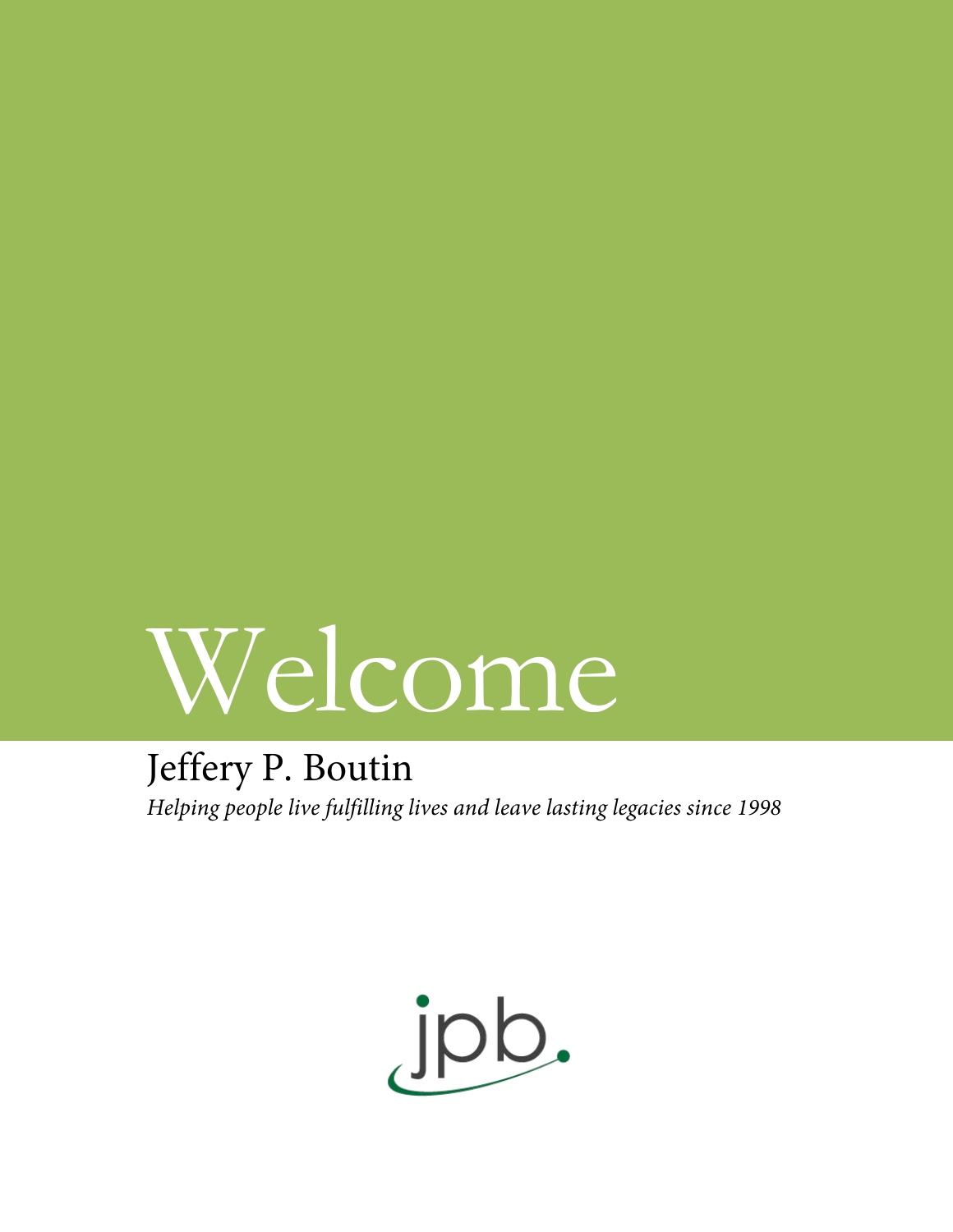# We're glad you're here.

We thank you for your interest in us as your financial planning and investment firm. We're excited to help you find financial peace and guide you in your financial journey while advising you with a Christian perspective.

I recognize placing your trust in someone else to help you with your finances or handle your investments is difficult. I want you to know that, in turn, I am committed to maintaining the highest level of integrity and professionalism while helping you reach your financial goals. As your needs change, I'll be here every step of the way to help your plans evolve with them. I'll contact you regularly to check in, but if you need to reach me, please don't hesitate to call me at 603-494-9440 or email me at jeffboutin@jpbfinancial.net.

I appreciate your consideration and look forward to helping you in any way that I can.

Sincerely,

Jeff Boutin, Owner, Financial Advisor **www.jpbfinancial.net**

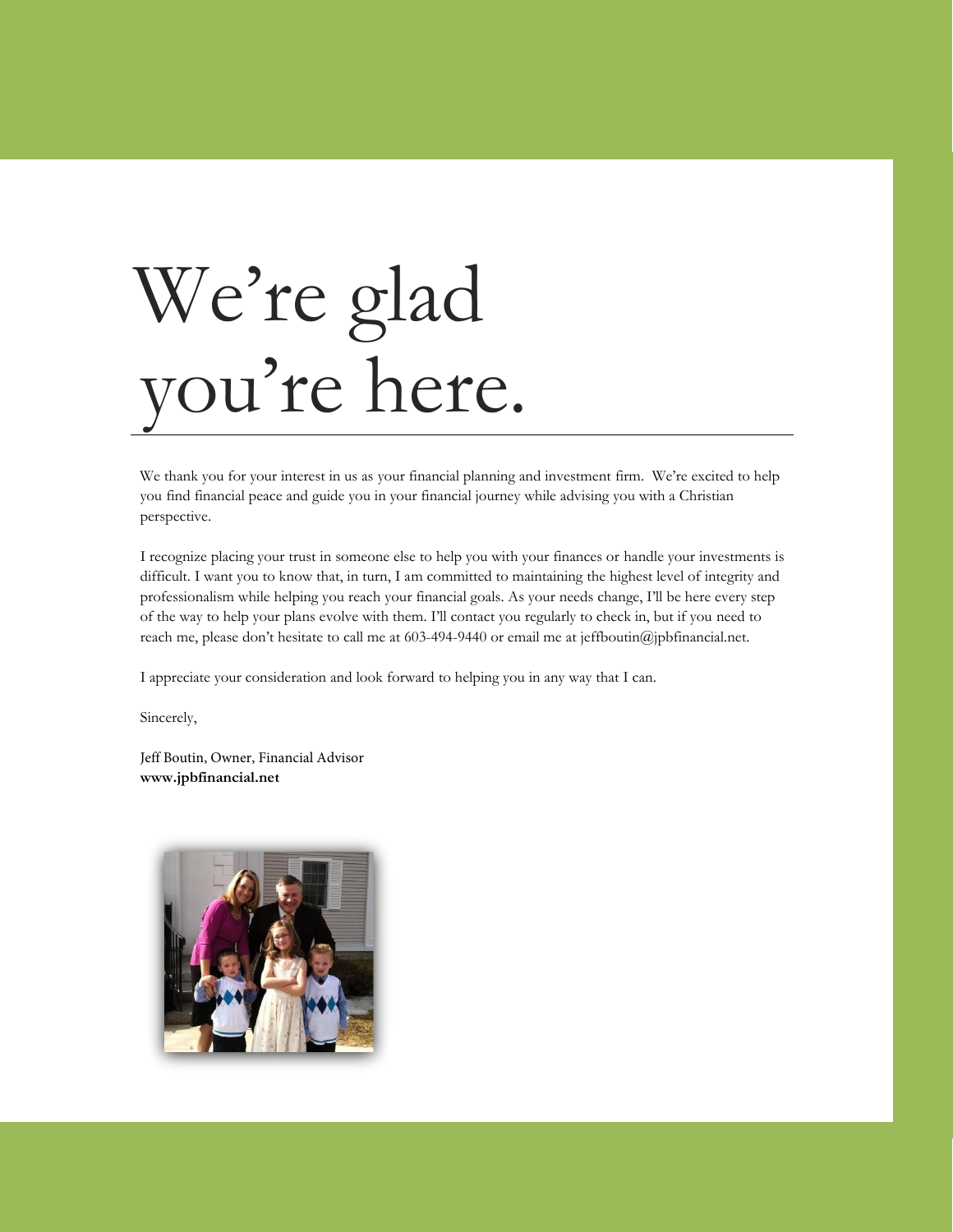# Our Mission

Our mission is to guide every client to financial peace client's goals and values. Our focus is on using sound financial strategies with skill, care and clear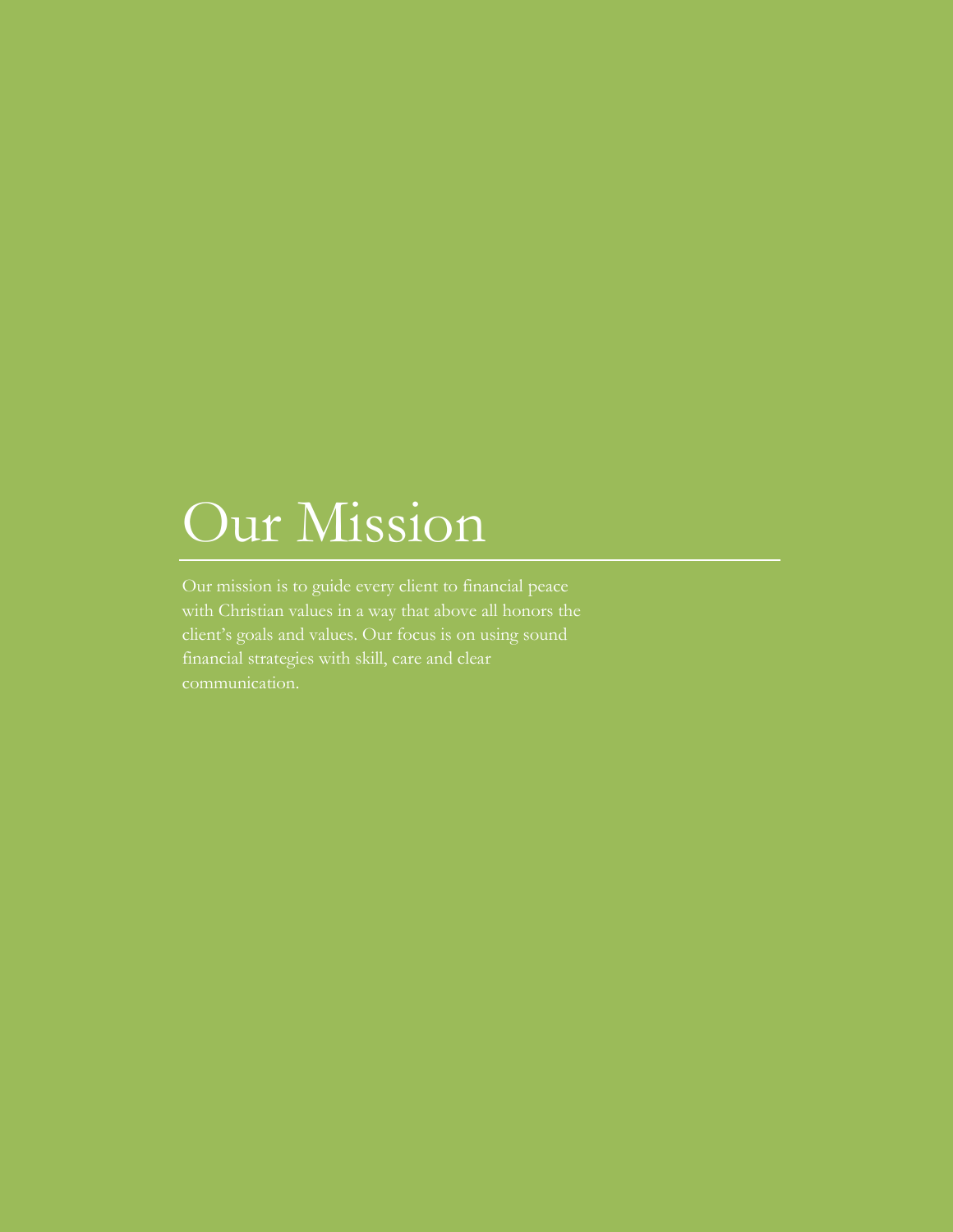# Our Philosophy

We believe financial peace and well-being is achievable for everyone, regardless of income, with a little guidance and a great plan. First of all, we believe that we should have an eternal perspective. When we know that God is the owner and we are the stewards, we can put today's decisions into the right perspective. We believe in the need to make faith-based financial decisions. When we can say with confidence, "I believe God would have me to…" regarding our financial decisions, then we can be financially content because we are following God's guidance.

As you handle each stage of your financial journey, we will be there to help—upholding the following principles and philosophy:

We **operate consistently out of a few transcendent financial planning principles**. There are six key biblical principles: spend less than you make, avoid excessive debt, build margin, give generously, set long-term goals, and understand that God owns it all. We feel strongly about each area of your financial plan, because we believe that personal financial planning should always be comprehensive, and that excellence in one area of personal finance is dependent on all the others.

We believe **investing** should focus on reaching goals, not on returns for returns sake. Investments are a tool one uses to accomplish financial objectives and are not an end in and of themselves. One accumulates wealth by spending less than he earns over a long period of time.

We believe that **tax** minimization is essential, but that it shouldn't be the highest priority—your financial goals should be. Tax evasion is illegal and should be avoided by a wide margin. In scripture, taxes are commanded to be paid. They should never be a source of cash-flow problems as they can always be adequately planned for. Tax planning should never be the ultimate driving force in financial decisions. In many ways income taxes are an indicator of God's blessings.

We believe that **borrowing** is not a sin but it may deny God an opportunity to work and always presumes upon the future. Consumptive borrowing will sentence one to a reduced lifestyle in the future and will limit current financial flexibility and future financial freedom. Borrowing may be symptomatic of spiritual issues. A husband and wife should be in complete harmony with borrowing decisions.

We believe that the highest aim of **estate planning** is to leave a legacy, and tax minimization should be a secondary goal. Wealth transfer is different from estate planning in that it begins during one's lifetime and it considers the impact on the beneficiary as its primary objective. A beneficiary should never be surprised by the decisions of the steward. It is the last stewardship decision that God allows the steward to make.

We believe that **charitable giving** improves quality of life and planning for everyone involved and that giving should be a goal in some form for everyone with wealth. Giving is commanded in the scriptures both for the benefit of the recipient and for the benefit of the giver. Increased giving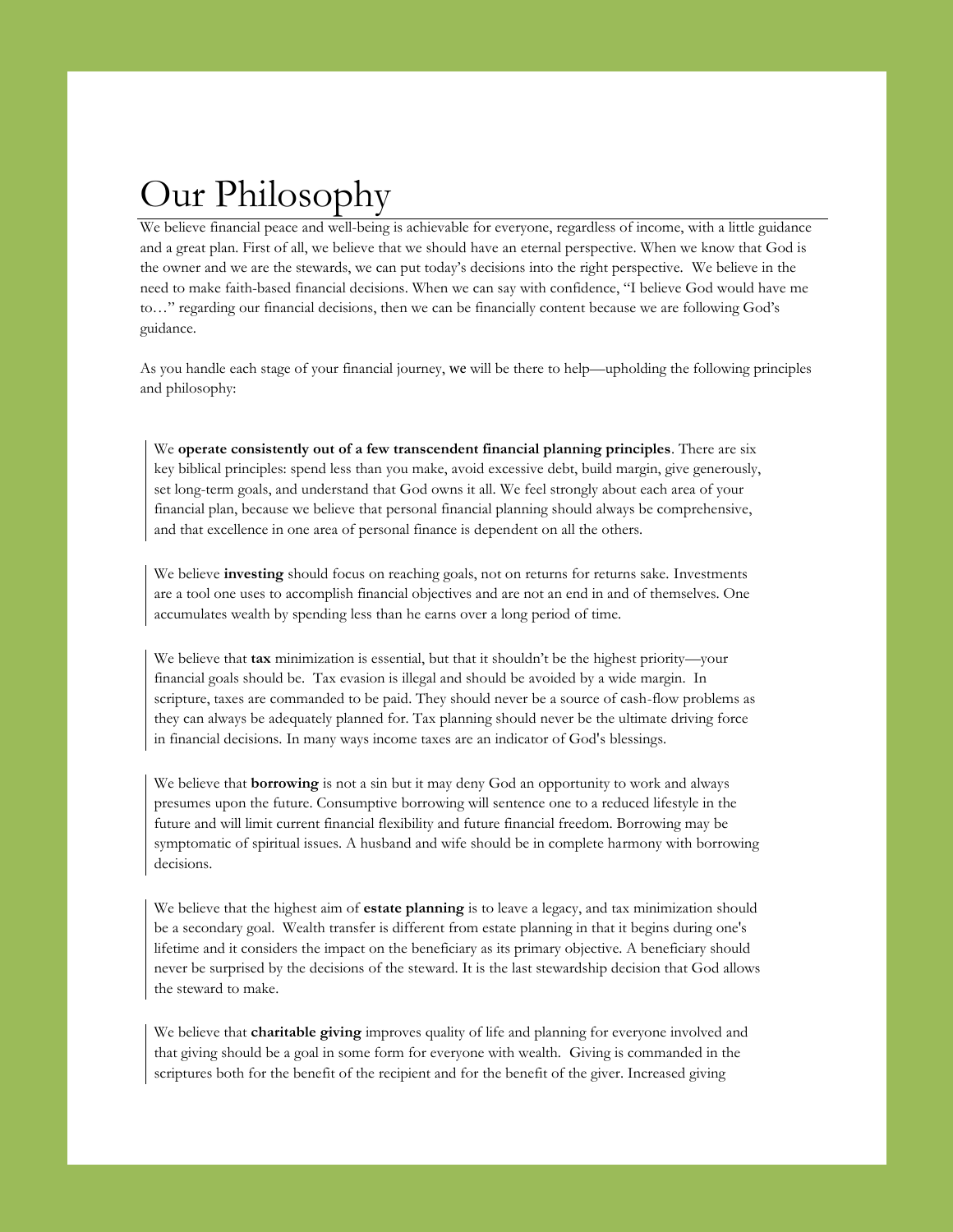should be an integral part of any maturing Christian's life. According to scripture, giving should be done proportionately to one's income and net worth and it should be done regularly and cheerfully.

We believe that **insurance** should be used to transfer the risk that people cannot avoid or reduce by themselves; other risks can be assumed by those who can reduce or avoid it. Having enough life insurance to provide for family needs is a good stewardship decision.

We believe that **budgeting** is about living within one's means and exercising prudent stewardship of what you have been given. Without having a solid understanding of one's cash flow, which is how much money is coming in and how much is going out, planning for the future prudently is nearly impossible. Budgeting is the cornerstone of financial planning.

We believe that our **fees** should be reflective of the value and peace of mind that we deliver. We strive to remain competitive in our fees and minimize overhead so we can pass savings onto our clients. We believe that work is a form of worship and we strive to work in a manner that honors God and helps to expand His Kingdom.

We believe that it's our responsibility to make sure our clients are **well-educated** about personal finance and are equipped to make sound, autonomous financial decisions. Jesus spoke about money more than any other topic. The bible has over two thousand references to managing wealth and we believe the wisdom within is timeless and transcendent.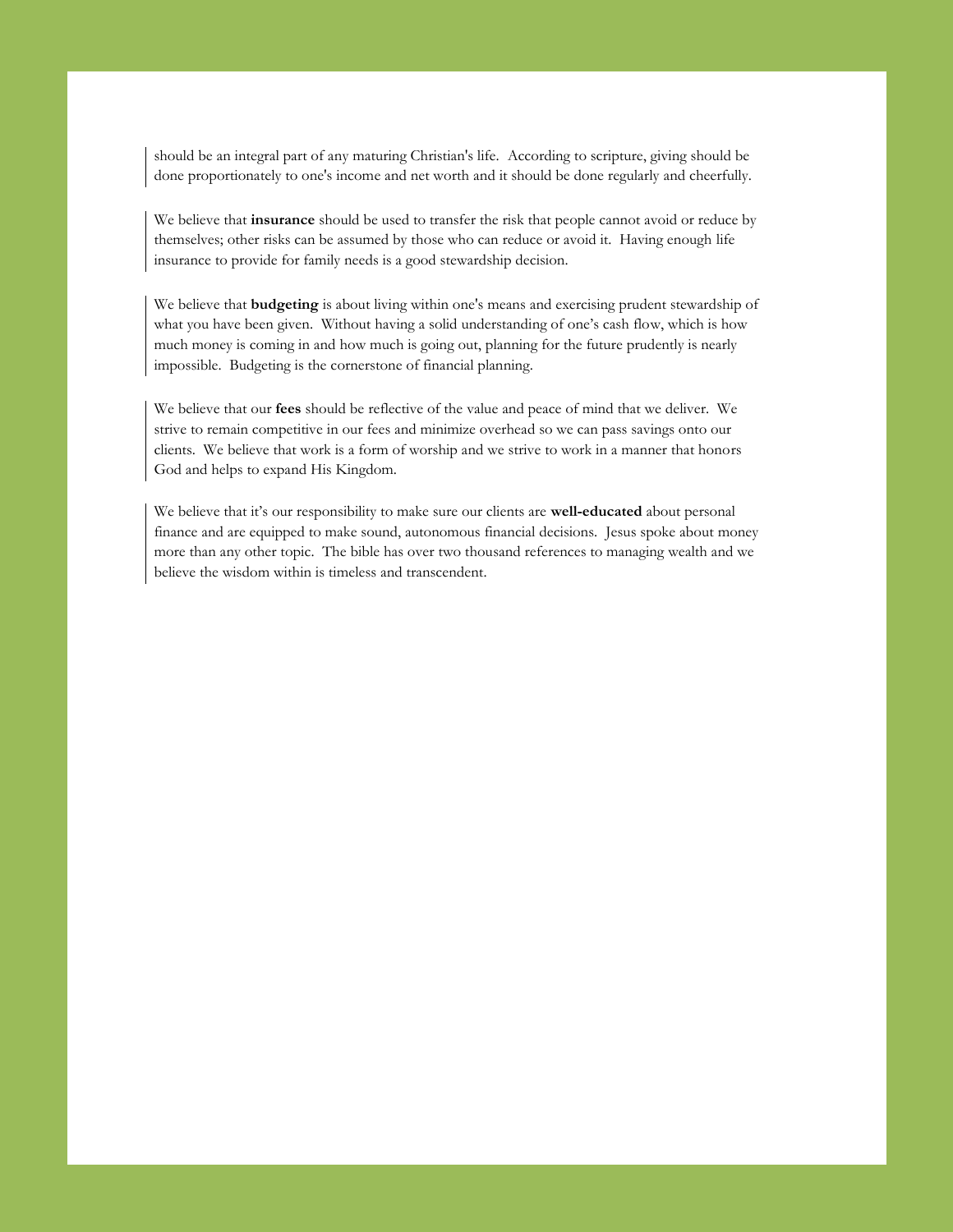# Background

Since 1998 Jeff Boutin has been committed to helping clients achieve financial security and peace of mind. We offer a wide range of financial services including fee-only objective financial planning services. We also offer wealth management and investment and insurance products. Jeff Boutin has a deep desire to run his company with integrity. He believes that if his work is done in such a way that honors God, clients will be well served. Jeff believes that fee-based financial planning should be kept separate from investment and insurance brokerage services so as to maintain objectivity. It is his primary goal that a client should never be pressured to purchase a service or product, rather obtain useful education and objective financial advice.

We not only help clients get to where they want to be—we are problem-solvers. For 20 years, we've been effectively navigating the changing landscape of finance and developing expertise to help more than 300 clients reach their financial goals. We integrate biblical wisdom into the conversation as this wisdom never changes and remains solid bedrock for decision-making.

# Meet Jeff Boutin

Jeff has 20 years of expertise in financial planning, investment management, charitable giving, estate planning and risk management. Jeff is committed to helping you achieve financial success and peace of mind.



## Jeffery P. Boutin

As a financial advisor with a Christian perspective, my job is very rewarding: I get to help people find financial peace of mind, live fulfilling, generous lives and plan their path for financial contentment. I enjoy educating my clients so they can make confident sound decisions without pressure, but passion.

Jeff is the same person at work as he is with his family, friends or at church. He has devoted his life to educating people in biblical stewardship and expanding the Kingdom in the workplace. He created the NH Christian Business Network.

**Contact Me:**  Email: jeffboutin@jpbfinancial.net Phone: 603-494-9440 Website: [www.jpbfinancial.net](http://www.jpbfinancial.net/)

### **Professional Registrations**

Registered investment advisor Registered principal Registered representative General producing agent

#### **Associations and Memberships**

Society of Financial Service Professionals Kingdom Advisors graduate David Ramsey trainer Rotary International The NH Christian Business Network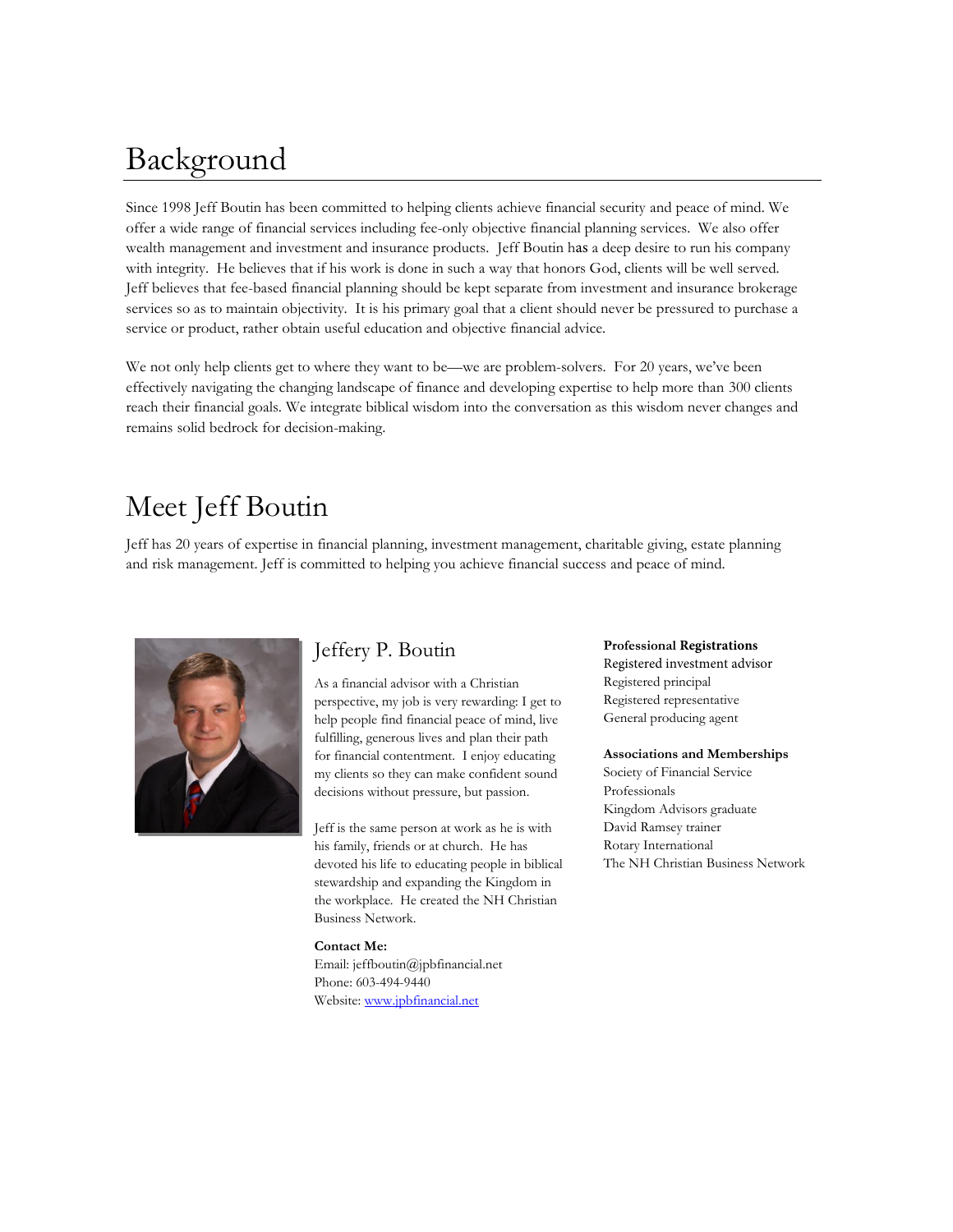# Community Participation

We believe our role as a firm includes not only helping our clients, but also the community around us. Over the years, we've given time, talent and treasure to the following organizations:

- Bethany Covenant: Providing stewardship, leadership, education, classes and gifts.
- Souhegan Valley Chamber of Commerce: Member of the board to help nurture community economic success.
- Milford NH Rotary: Long-time member helping to make my community and the world a better place both financially and with improved health.
- Congo Kids: Providing financial support.
- Kingdom Advisors: Providing financial support.
- Crown Managing Money Gods Way: Financial support
- Creator of The New Hampshire Christian Business Network: Helping to equip Christians of all denominations to become more steadfast, confident and better equipped to truly shine in the workplace.

# List of services

We seek to build lasting relationships through the quality of our services. We can provide you with help in the following areas:

- Budgeting & Saving
- Risk Management
- **Investing**
- Tax Planning
- Estate Planning\*
- Retirement Planning
- Charitable Giving
- Wealth Management
- **Investments**
- **Insurance**

\*Estate planning services provided in conjunction with your licensed legal advisor.

# Compensation Structure

At JPB Financial, we believe you should know exactly where your money is going, so we want you to understand how we charge for our services.

We may be compensated for our expertise and assistance in three different and separate ways:

**Fee-only financial planning:** A fee charged for financial planning services provided, such as the preparation and presentation of a comprehensive objective financial analysis and plan. (Products are not solicited) **Commissions:** Pay based on the sale of a particular financial product.

**Management fees:** Fee calculated as a percentage of the assets being managed.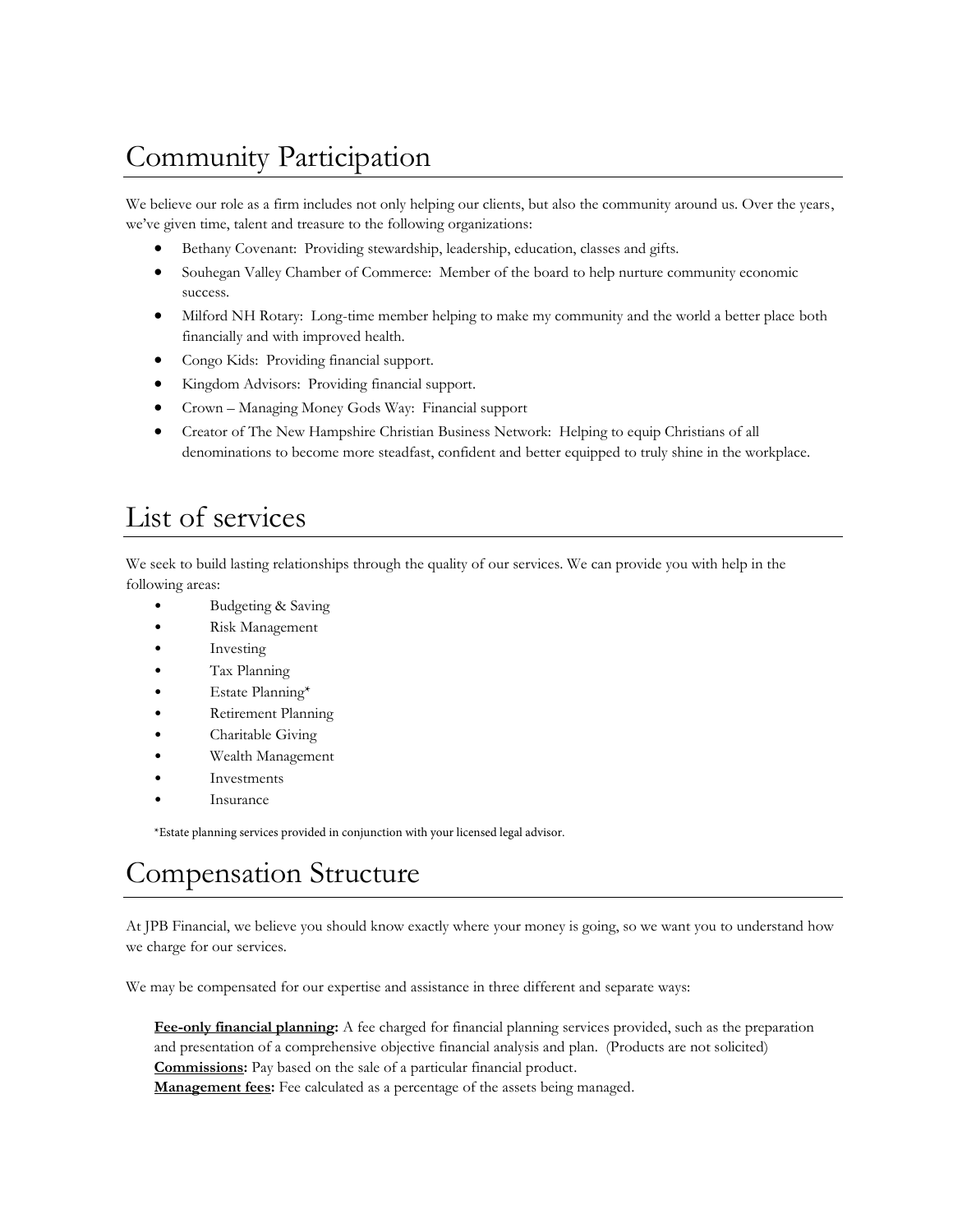# Our Financial Planning Process **For Financial Planning Clients:**

To help you eliminate the unknown, we like to explain how our financial planning process works. While each client's experience will be different, we follow the same general steps to ensure each client receives the highest level of service.



### Step 1 - **Establishing a relationship**

During our first few meetings, we'll outline what both of us expect from our partnership. We'll discuss specifics, such as the best way to communicate, and we'll establish compensation expectations so that there are no surprises down the road. I'll explain any forms you'll need to fill out, discuss my confidentiality policy, outline my advising philosophy and explain what you can gain from a financial plan. By establishing clear expectations for our future relationship, we can build trust and form a successful working relationship.

#### Step 2 - **Setting goals and gathering data**

It can be uncomfortable to give someone access to your financial information, but it's important to be candid so that I can make the most well-rounded plan possible. To truly understand your financial state, I may need access to your tax returns, will, trust documents, account statements, pay stubs, insurance policies, investment statements, employee benefit records, etc. We'll also talk about your biggest financial concerns and your risk tolerance. You may come in to the appointment with a jumble of anxieties about your financial future—it's my job to help you turn that anxiety into clearly defined, prioritized goals.

#### Step 3 - **Analyzing data**

During this step, I'll analyze your financial information to determine where your strengths and weaknesses lie and use them to design a personalized financial plan that can help you reach your goals. I'll then use industry-leading financial planning software to determine whether the goals you have set are feasible. If I find that they're not, we'll go back to step two and rework the timeline or stipulations of your goals until we have a plan that works for you.

#### Step 4 - **Creating a plan**

After I analyze your financial goals and data, I'll make recommendations to you based on my findings. This may include tax strategies, asset allocation advice, insurance recommendations, money management tips and more what it will definitely include is a plan tailored specifically to you and your financial situation. It's my job to make sure you fully understand all components of the plan and to listen to any concerns you may have, and I'll give you several options so you can find a plan that works for you. When you leave this meeting, you should be clear on which parts of the plan are your responsibility and which are mine. We'll also document the plan so that we're both clear on what will happen so that we can use it for future reference.

#### Step 5 - **Implementing the plan**

We'll decide how to implement your plan—whether we work as a team, you implement the plan with me acting as your guide, or I take on the full responsibility of implementing the plan on your behalf. If you decide that you'll require additional help from attorneys, brokers or tax professionals, we'll make a plan for coordination so that everyone is on the same page.

#### Step 6 - **Monitoring the plan**

Finally, we'll set up a system to monitor your plan. Over time, we'll likely have to make adjustments based on economic, tax or market fluctuations, as well as changes in your personal or financial situation. You can setup regular check-ins with me, and we might have additional follow-up appointments based on any of the previously mentioned changes.